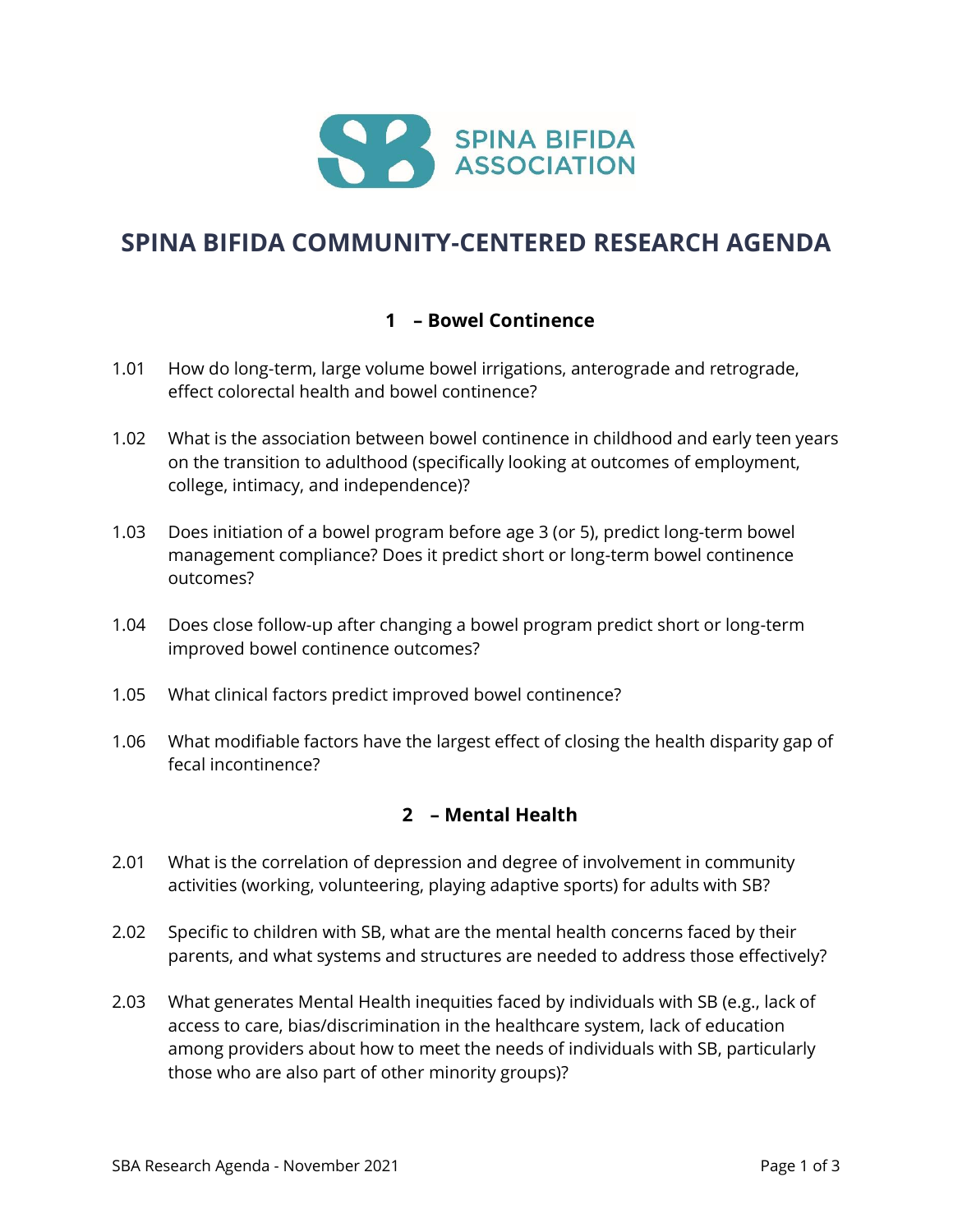- 2.04 What factors that support mental health are correlated to a better quality of life in those with Spina Bifida (e.g., social support, mentorship, physical activity, transportation, level of education, etc.)?
- 2.05 Do treatments for mental health disorders have significantly different effects in those with Spina Bifida?
- 2.06 What types of system changes are needed to confront MH inequities experienced by individuals with SB (e.g., more education for healthcare providers, etc.)?

## **3 - Self-Management**

- 3.01 How do factors (e.g., cognitive ability, executive functioning, gross motor delays, surgeries, parental readiness, social factors) interact with introduction (i.e., early intervention) of self-management interventions to influence outcomes?
- 3.02 What self-management interventions for Spina Bifida are efficacious and available for various settings - educators, mental health providers, rehab specialists (i.e., PT, OT, Speech)?
- 3.03 How can we support individuals and families in the development of selfmanagement skills, ability, responsibility, strategies, techniques, behaviors across settings and lifespan (early childhood, middle childhood, adolescence, young adulthood, adulthood, older adult, etc.)?
- 3.04 How do factors that predict self-management behaviors in youth impact outcomes (e.g., health, employment, quality of life) in adults and their family?
- 3.05 How does executive functioning of the individual (adult populations) play a role in their self-management ability?

## **4 – Transition**

- 4.01 How can medical professionals help parents to support their children to become adults?
- 4.02 What can health care workers do to best support transitioning adolescents to adult services?
- 4.03 For adults with SB who are or were working, what helped make their move to employment successful?